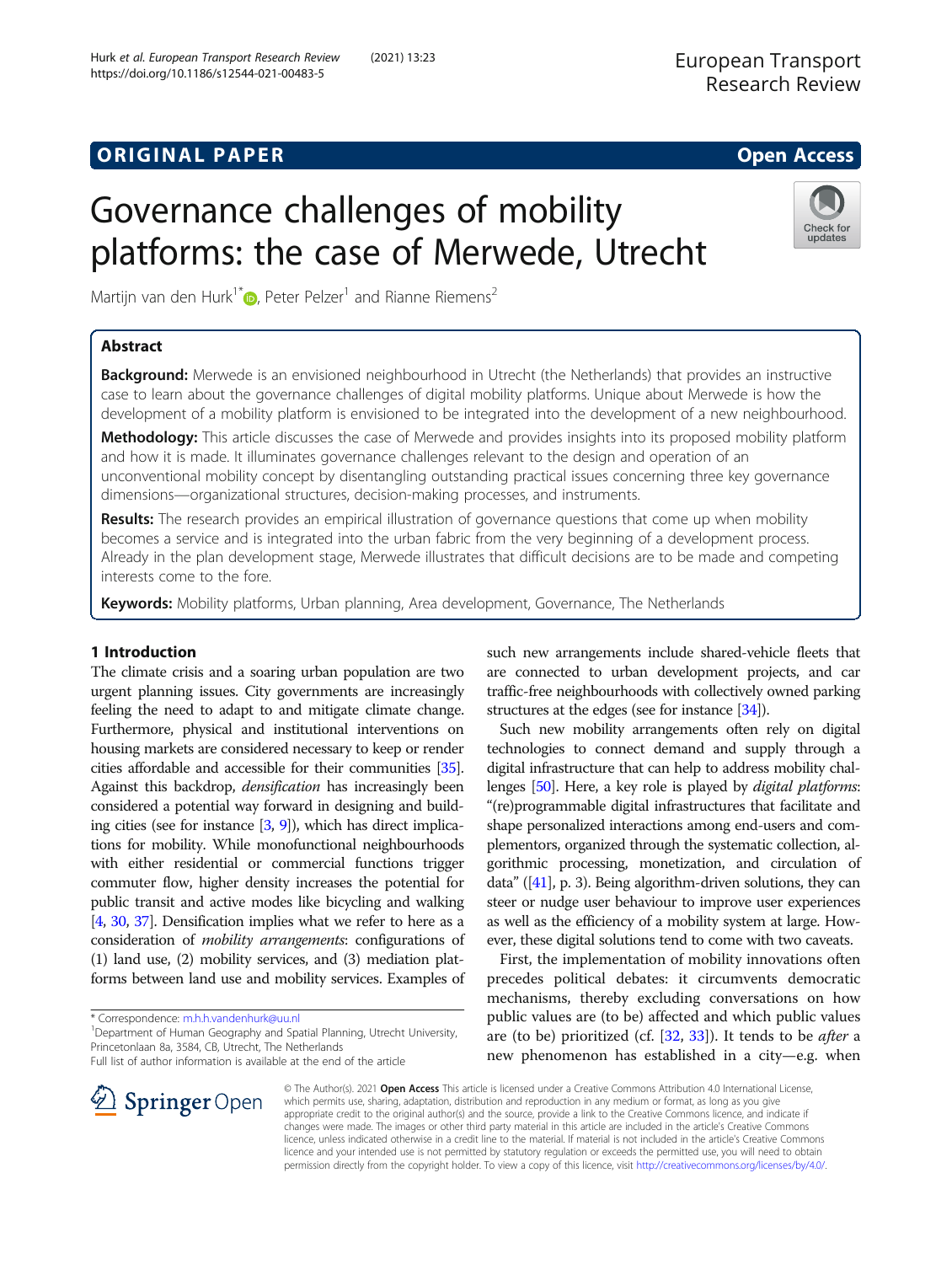Airbnb has become a nuisance for residents—that governments develop regulations to solve problems e.g. to address a large tourist population. Second, technological mobility solutions are generally scoped in isolation from spatial context and existing mobility arrangements. The risk is that a discrepancy unfolds between envisioned solutions and how they work in the real, physical environment. For instance, a platform's vision may not be tailored to a city's needs and be out of sync with the locale where it is implemented [[39\]](#page-10-0). Different countries, cities, and neighbourhoods come with different governments, political ideologies and visions, cultures and communities, preferences, and physiques. A digital innovation may be helpful in one neighbourhood, yet unnecessary or dysfunctional in another (cf. [[23\]](#page-10-0)).

The objective of this article is to empirically unpack the governance questions that come up in a case where densification meets platform mobility. Central in this analysis is the case of Merwede, an envisioned neighbourhood in the Dutch city of Utrecht, with a density of well over 200 dwellings per hectare. Concomitant with this high density, car ownership and use are deprioritized. The projected density requires a shift from 'owning' mobility to 'using' mobility. The Utrecht local government is in the proverbial driver's seat: it develops the rules for a digital mobility innovation before that innovation is implemented. Furthermore, the innovation is to be part and parcel of the new neighbourhood: to avoid isolation of 'the digital' from 'the physical', the making of the mobility concept is integrated into the development process from the outset. The plans for the new neighbourhood have received critical acclaim, both nationally and internationally (see for instance [[5,](#page-10-0) [42](#page-10-0)]). As an extreme case—i.e. an early adopter of a radically different strategy of building urban neighbourhoods— Merwede provides a rich empirical demonstration of governance challenges and unfolds theoretical implications [[31\]](#page-10-0).

The article is structured as follows. First, it addresses mobility platforms and connects them to planning practice and governance challenges. Second, the article introduces the case of Merwede and addresses the methodological aspects of the research. We then move on to an empirical illustration of governance challenges based on an analysis of the making of a mobility concept for Merwede. Based on earlier research about the governance of urban development projects, these challenges are divided into three categories: (1) setting up organizational structures, (2) running decision-making processes, and (3) developing and operating the instruments necessary to make a mobility arrangement work. The article concludes with a summary of the findings and critical reflections.

#### 2 Platform urbanism and its implications

The infrastructural presence of platforms in urban environments marks the rise of platform urbanism: an intertwinement of platforms and urban space, "operationalized via (social) mobile navigation applications and played out on public roads, in particular, and the information public sphere, more generally"  $(50)$ , p. 366; see also [[2\]](#page-10-0)). Mobility platforms do not merely connect supply and demand of transport; processes of platformization "affect[s] the entire sector, effectively blurring the division between private and public transport modalities; existing public-private arrangements have started to shift as a result"  $(52)$ , p. 75) (emphasis in original). Thus, while platforms and digital technologies introduce a new *dimension* to conventional planning practices, they also affect the overall governance of planning practices. Van Doorn [[53](#page-11-0)], p. 1817) brings in Airbnb as an example, where "politics are intrinsic to and indissociable from the operations of its platform" (emphasis in original). As a new governing actor within the sectors of tourism and housing, Airbnb is setting new norms and standards for how interaction is organized, without taking responsibility for the consequences. The platform enables citizens to monetize their house as a form of income, thereby causing inequalities in wealth between house owners and non-owners as well as a housing shortage [[53\]](#page-11-0). Similarly, digital platforms present new challenges to planning practitioners by shifting the relations between parties involved in city building [[50\]](#page-11-0)., p. 365) speak of "a seeming 'digital standoff' … between city planners and application providers as well as drivers using or even contributing information to the navigation applications." Concluding from their research on traffic and navigation platform Waze, Van der Graaf and Ballon argue that while the privatization of the public sphere might not be new, the pervasiveness of and lack of transparency about the control and ownership within "complex multi-stakeholder platformbased ecosystems" is  $([50], p. 371)$  $([50], p. 371)$  $([50], p. 371)$ .

The rise of on-demand mobility services such as Uber, Lyft, and Blablacar exemplifies the digitization of the urban environment: these services allegedly provide faster and more efficient trips from A to B, focusing on customer experience (e.g. a quick, cheap and smooth trip) and corporate interests (e.g. efficiency gains, data utilization) [\[52,](#page-11-0) [55\]](#page-11-0). However, services such as Uber might affect the city as a whole negatively: more accessible mobility solutions could, for instance, trigger the demand for mobility ('induced demand'), increase congestion, and boost emissions (e.g.  $CO<sub>2</sub>$ ). Similar to Airbnb, mobility platforms may fulfil the needs of individuals, but harm the collective interest as they function disconnectedly from the physical environment. Moreover, as highlighted by the concept of reverse technology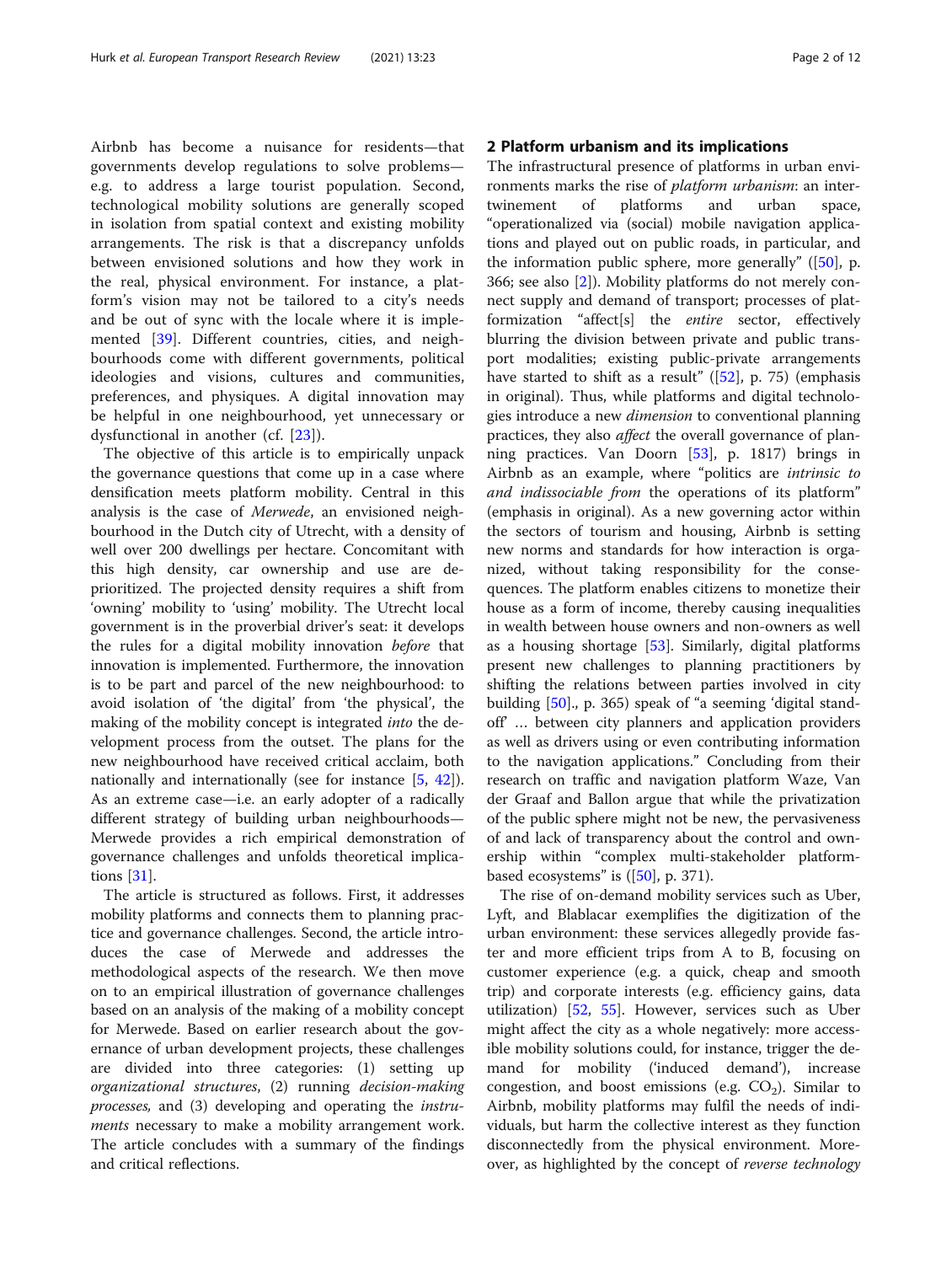assessment [\[32](#page-10-0)], it is often after a particular platform or service has been implemented and becomes operational that societal or political debate is sparked and legislation and regulation become the subject of public debate. By then, for authorities, the only way forward is to either allow or prohibit the platform or service in question, as happened in some Dutch cities with UberPop [\[40](#page-10-0)]. Is there an alternative?

Several scholars address the central role governments ought to play. According to Meijer [[38](#page-10-0)], p. 196), "datainfrastructures embody value judgments about the city and thus are not neutral tools but mechanisms for governing the political community of citizens." Docherty [ $24$ ] argues that it is not a question *if* governments have to play a role in this digital transition, but how. A potential change of tack for policymakers (including planners) would be to assume a more proactive role, by acknowledging the digital dimension in urban planning and the increasing role of algorithms in shaping urban life, and by reshaping their tasks and responsibilities to safeguard and promote public interests [[23](#page-10-0)]. Van der Graaf and Ballon weigh into this conversation by proposing a move towards "an 'architecture of opportunities' where public and private urban design professionals as well as citizens need to reconsider their own role and ownership in 'city making' that is not only smart but foremost human"  $([50], p. 371)$  $([50], p. 371)$  $([50], p. 371)$ . Likewise, Pangbourne et al.  $[39]$  $[39]$  argue that MaaS (Mobility-as-a-Service) is not to be merely considered as a separate private-sector business opportunity. Instead, it should be internalized in public strategic urban plans that mobility platforms are integrated into the larger urban agenda.

#### 3 Literature gap: governance challenges in urban development

In line with the aforementioned calls for alternative strategies, local governments have increasingly been taking a more proactive approach to resolving mobility questions. For instance, they have been formulating instructions for mobility platforms and their integration into urban environments while these environments are being developed—e.g. incorporating the making of mobility platforms *into* the making of new neighbourhoods. However, developing such alternative, often unconventional solutions implies significant challenges of governance. In this article, we focus on governance as the making and operating of new organizational structures, decision-making processes, and instruments [\[7](#page-10-0), [44](#page-10-0), [46](#page-11-0)], in settings that are characterized by complicating questions of political and technical nature, and by the involvement of a multitude of actors (cf. [\[49\]](#page-11-0)).

Scholars of platform urbanism and smart mobility have written extensively on the governance challenges entailed to these endeavours, generally based on empirical research. For instance, Docherty et al. [\[25](#page-10-0)], p.

114) discuss at length how "changing networks of actors, resources and power, new logics of consumption, and shifts in how mobility is regulated, priced and taxed" affect the safeguarding of public value and thus require deep discussions on governance. Furthermore, based on a study of 200 urban mobility platforms, Stehlin et al. [[45\]](#page-10-0) signal five trajectories of platform formation. One of these trajectories, labelled 'Governmental fix', comprises governments (EU, regional, local) that establish mobility platforms to promote social values. These are often integrative, all-in-one MaaS portals that operate at city-regional scale and integrate public and private services. However, where mobility platforms truly meet urban planning, i.e. where a mobility arrangement is integrated into the development process of, for instance, a new neighbourhood, empirical research has been lacking. Yet, there has been increasing interest and action among (local) governments in exploring the potential of high-density urban neighbourhoods with alternative mobility schemes including digital mobility platforms for instance in the neighbourhoods of Kalasatama (Helsinki) and Binckhorst (The Hague). There is a need for both acquiring and sharing empirical, practice-oriented knowledge on this topic.

Furthermore, integrating mobility arrangements, including digital mobility platforms, into development processes has the potential to develop more refined conceptual insights on the governance of platform urbanism. We foresee a novel set of governance challenges related to platform urbanism of the type that we see in Merwede, because such cases of platform urbanism include different (1) organizational structures, (2) decisionmaking processes, and (3) instruments than most other cases of platform urbanism have depicted so far (cf. [[39](#page-10-0), [45\]](#page-10-0)).

First, as for organizational structures, integrating mobility arrangements into development processes implies a different constellation of actors. For instance, the typical start-ups and tech firms that are common players in platform urbanism [\[45\]](#page-10-0) are not nearly as important when a municipality and several real estate developers and investors determine the agenda for a future neighbourhood. Landownership becomes a key factor as the mobility concept can only become a success if all landowners on a project site endorse the mobility plan—and are willing to pay for it.

Second, *decision-making processes* on spatial planning are inherently public processes that come with different types of diligence and scrutiny than making a mobility platform for private, commercial use alone. Designing and establishing land-use plans (zoning plans) and receiving planning permission from local government require thorough public accountability procedures. Also,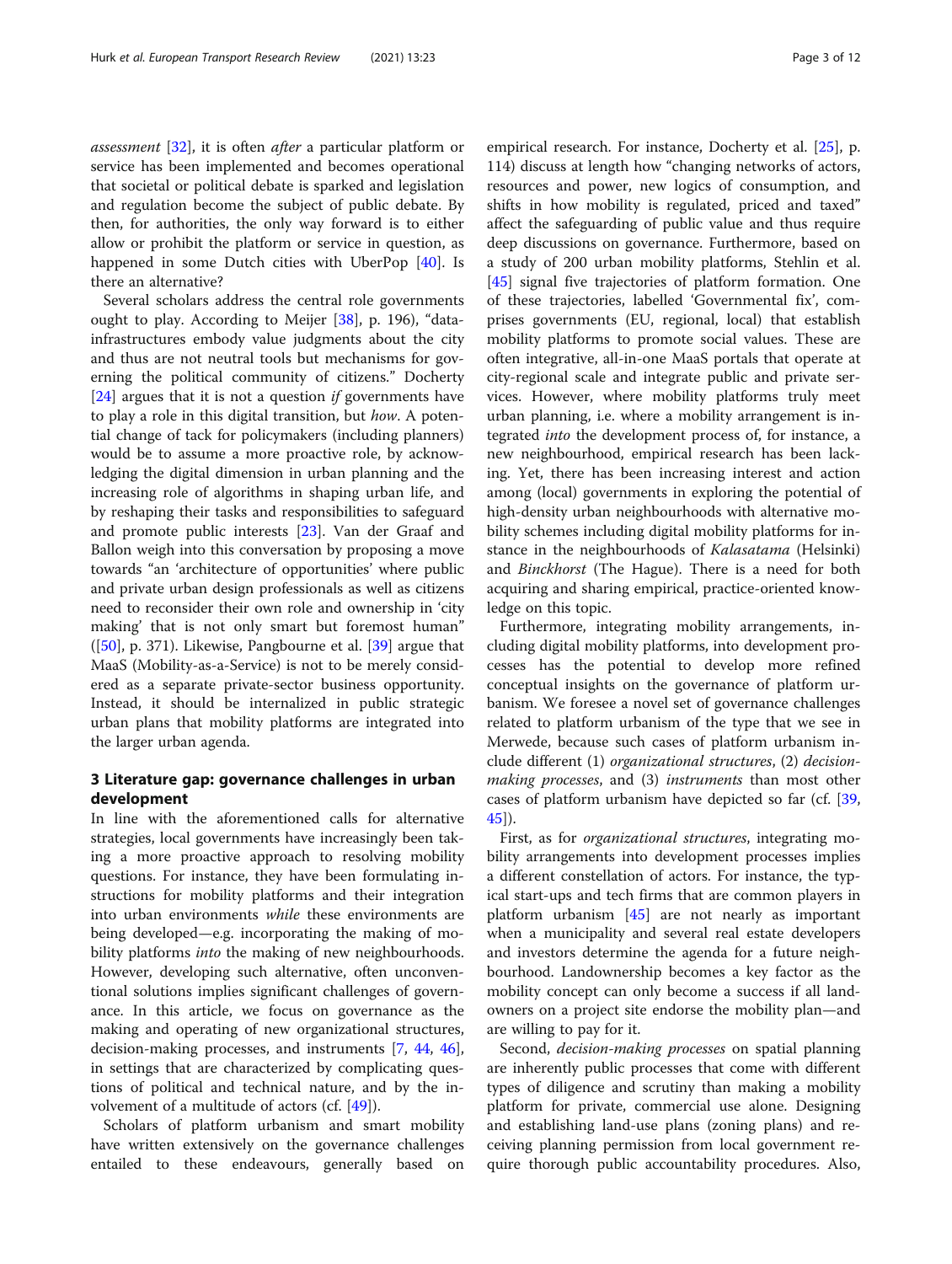the involvement of many different actors (landowners) implies diverging preferences regarding project content and timing. As a result, it takes a significant amount of time to come to development agreements.

Third, regarding instruments, where platforms meet planning there is no such thing as simply 'plugging' a digital platform and operating an app. Where local government is involved as an initiator, the search for a platform designer and/or operator has to occur through procurement. This type of procedure generally comes with a lengthy tender process, including complex negotiations between clients and potential contractors, which eventually leads to a private-law agreement (i.e. a contract). Writing and 'closing' contracts requires clarity about the likes of definitions, obligations, and enforcement mechanisms.

All in all, these peculiarities create a different and largely unaddressed set of governance challenges. In this article we explore these challenges by zooming in on what has occurred so far in the development process of Merwede. We consider this case a frontrunner that showcases an early attempt at connecting urban development to mobility platforms.

#### 4 The case of Merwede

Located in Utrecht, the district Merwedekanaalzone will be turned into a mixed-tenure, mixed-use urban district over the next two decades, and Merwede (the focus of this article) is part of this large-scale redevelopment. The proposal for Merwede is to develop 6000 dwellings in an area of approximately 25 ha as part of the urban fabric of Utrecht, the fastest-growing city in the Netherlands. However, realizing this development with a conventional car-parking norm of between 0.7 and 1 per household would increase traffic generation in the area so dramatically that the City of Utrecht would not be allowed to proceed with the plan due to road capacity constraints and safety issues [\[1](#page-10-0), [6](#page-10-0), [54\]](#page-11-0). A traditional mobility scheme focused on car ownership and use has therefore been out of the question.

Building Merwede proved only feasible if combined with an innovative mobility arrangement that would significantly limit traffic generation. Therefore, the City of Utrecht [[21,](#page-10-0) [22](#page-10-0)] has been preparing an arrangement for Merwede that consists of three elements: (1) a spatial configuration including a public space that facilitates active transport, connects well to public transit, and is largely free of cars; (2) a *parking concept* for cars that involves a low parking norm of  $0.3$  per residence<sup>1</sup> and a

plan for parking at a distance (at designated Park & Ride locations); and (3) several *mobility hubs*, which include mobility services, mobility shops, and a digital platform. These hubs are planned to offer "attractive, easily accessible and affordable (shared) mobility services," on a 24/7 basis, to inhabitants and visitors of Merwede [\[22](#page-10-0)]. Physical mobility shops will be the places to go to for picking up packages and customer service. A digital platform has been proposed to bring together the demand for and supply of services, offering a marketplace where users can plan, book, and pay for mobility [\[20\]](#page-10-0).

Four provisional requirements have been set for the platform: (1) inhabitants and visitors should be able to arrange and pay for mobility services in one app; (2) the app should aim to fulfil the individual needs of users, offering different prices and membership or subscription types; (3) the platform should monitor travel behaviour and become more intelligent over time so that it gets better at predicting the use of mobility services (i.e. it should be selflearning); and (4) the platform should anticipate demand at all times and thus be able to adequately deal with contingencies (e.g. changing weather conditions, congestion, malfunctions) ([[6\]](#page-10-0), p. 11 [\[51](#page-11-0)];, p. 13).

The planning of Merwede has been in progress since the early 2000s. An early version of a new plan for the entire Merwedekanaalzone was presented in 2004 [\[10](#page-10-0)], but a new version did not come to fruition until after the 2007–2008 global financial crisis. In 2015, Utrecht's local government embraced 'healthy urban living' as the new motto for the development of the city. This implied a new spatial planning strategy, focusing on densification and the proliferation of active transport [\[12](#page-10-0)–[17\]](#page-10-0). Under the umbrella of this new strategy, concrete plans for the Merwedekanaalzone, and more specifically Merwede, started to unfold. Several vision documents, mobility reports, and environmental studies were published in 2017 and 2018 [\[1](#page-10-0), [6,](#page-10-0) [18,](#page-10-0) [19](#page-10-0), [26](#page-10-0)], followed by further formal documentation on the urban plan and its affiliated mobility concept in 2019 and 2020 [\[20](#page-10-0), [21,](#page-10-0) [27,](#page-10-0) [28,](#page-10-0) [36\]](#page-10-0).

Although at the time of writing (fall 2020) a land-use plan has yet to be developed, several key decisions for Merwede have been made. For instance, within the 25 ha of the project site, no more than 1800 parking spots will be available for 6000 homes; parking spots can only be rented, not purchased; and approximately one-fifth of these spots will be reserved exclusively for shared cars. These arrangements have been included in a term sheet, signed by the City of Utrecht and six developers, which sets forth the basic (and non-binding) terms and conditions for developing the new neighbourhood. This term sheet will be followed by a (binding) partnership agreement before the preparations for a land-use plan commence. Table [1](#page-4-0) provides a technical overview of Merwede and summarizes the planning process up until 2020.

<sup>&</sup>lt;sup>1</sup>Utrecht's parking policy aims for a parking norm of approximately 1.0 for large apartments in dense urban areas and a minimum norm of 0.38 for smaller apartments. In lower-density areas the parking norm is typically higher (around 2.0) [[11\]](#page-10-0).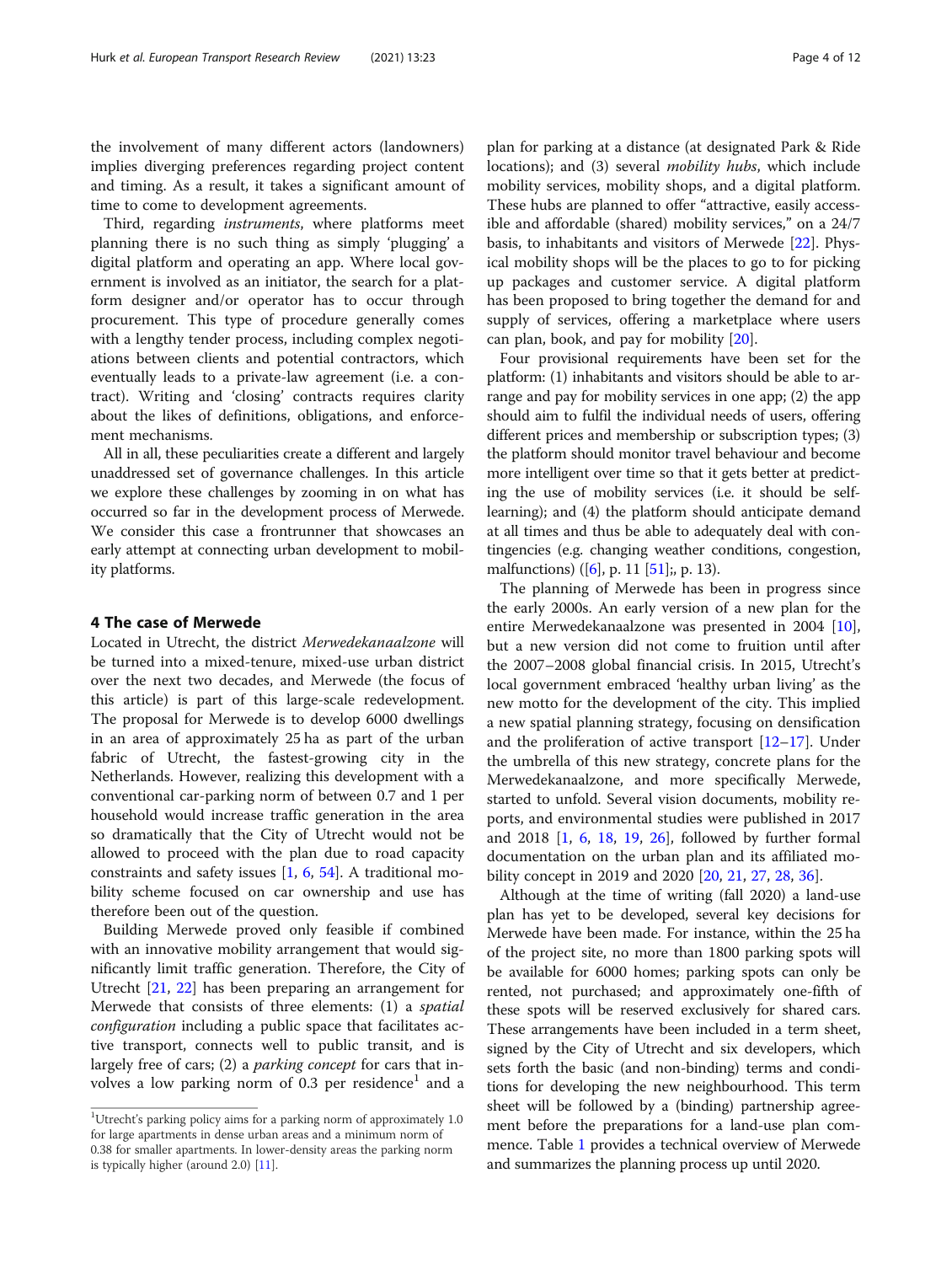<span id="page-4-0"></span>Table 1 Provisional overview of Merwede-technical specifications and chronology of planning process (adapted from workshop P1; see Section 5 on methods)

 $T$  Technical information

| Technical information                    |                                                                                                                                                                                                                                                                                                                                                  |
|------------------------------------------|--------------------------------------------------------------------------------------------------------------------------------------------------------------------------------------------------------------------------------------------------------------------------------------------------------------------------------------------------|
| Location                                 | Utrecht                                                                                                                                                                                                                                                                                                                                          |
| Area                                     | 25 ha                                                                                                                                                                                                                                                                                                                                            |
| Previous functions                       | Light industry; logistics/distribution; offices                                                                                                                                                                                                                                                                                                  |
| Envisioned functions                     | Mixed-use area: housing, offices, public<br>amenities                                                                                                                                                                                                                                                                                            |
| Mobility concept                         | - Spatial configuration: public space stimulates<br>active transport and public transit;<br>discourages or prohibits car traffic<br>- Parking concept: parking norm of 0.3 per<br>residence; parking at a distance<br>- Mobility hubs: mobility services, physical<br>mobility shops, and digital platform                                       |
| Physical mobility<br>aspects (selection) | - 1800 parking spots for cars in total-1200<br>spots underground, 600 'transformative'<br>spots above ground (which technically<br>enables decreasing the parking norm to less<br>than 0.3 if required)<br>Of which:<br>- 1400 for private cars<br>- 350 for shared cars<br>- 50 for disability parking<br>- Max. 700 at a distance <sup>a</sup> |
| Process                                  |                                                                                                                                                                                                                                                                                                                                                  |
| 2004                                     | Early version of new plan for<br>Merwedekanaalzone                                                                                                                                                                                                                                                                                               |
| 2012                                     | Meer Merwede (More Merwede), an initiative<br>launched by a residents and entrepreneurs<br>aimed at making plans for a transformation of<br>Merwede                                                                                                                                                                                              |
| 2015-2016                                | City of Utrecht adopts 'healthy urban living' as<br>motto; spatial planning strategy shifts to<br>densification and stimulation of active<br>transport                                                                                                                                                                                           |
| 2017-2018                                | Revival of plan for Merwedekanaalzone,<br>including specific plans for Merwede                                                                                                                                                                                                                                                                   |
| 2019-2020                                | Making of urban plan and mobility concept<br>for Merwede                                                                                                                                                                                                                                                                                         |
| In progress                              | Partnership agreement between City of<br>Utrecht and developers regarding<br>development of Merwede (negotiations<br>ongoing)                                                                                                                                                                                                                    |
| Not started                              | Preparation of land-use plan for Merwede (de-<br>pends on signing of partnership agreement)                                                                                                                                                                                                                                                      |

<sup>a</sup>These figures are unconfirmed as planning and negotiation processes are ongoing at the time of writing (fall 2020)

#### 5 Methods

Our research approach has been transdisciplinary: we responded to, and actively engaged in, a policy challenge the City of Utrecht grappled with: making a mobility concept for Merwede. We observed this process and flagged governance questions and dilemmas as they unfolded. During this process, we gathered data in three ways to assemble an overview of the governance questions that occurred in practice. First, we collected

documents at Utrecht's local government that were directly related to the planning process for Merwede, including the mobility platform. These documents included internal and sometimes embargoed project information, but also publicly available material. Second, we conducted exploratory interviews with actors involved in the Merwede project and mobility experts. We talked to 10 interviewees in total: two managers of mobility projects at the City of Utrecht; two consultants that advise the municipality on Merwede's mobility concept; one private developer who owns land on the Merwede project site; two academic scholars of mobility; and three public officials outside Utrecht who manage MaaS programs and projects. The interviews took 45 min on average. We asked respondents outside of Merwede primarily questions about lessons that they learned from mobility platforms that they had studied or been involved in. Respondents involved in Merwede would receive questions that were tailored to the respective mobility platform and urban development. Third, we hosted several workshops with public officials and mobility experts in which we discussed the foundations for the mobility platform. These exercises helped unveil the critical decisions and dilemmas that policymakers deal with in cases like Merwede. Table [2](#page-5-0) provides an aggregated overview of the data collection.

We analysed policy and project documentation, interview summaries, and workshop reports using the aforementioned threefold division of governance dimensions: organizational structures, decision-making processes, and instruments [\[7](#page-10-0), [44](#page-10-0), [46\]](#page-11-0). As an analytical framework, these three dimensions helped us to recognize and assess governance challenges as follows. First, we would allocate a challenge to the dimension of organizational structures when it concerned the actor constellation: the actors involved and the accountability lines and allocation of tasks and responsibilities between these actors. Second, when we came across issues regarding public participation and the phasing of Merwede's development, we would recognize these as questions of decision-making processes. Third, where the case material put forward matters such as definitions of the mobility platform, financial resources, and contracts, we would put those in the category of instruments. Ultimately, our interpretations resulted in three clusters of empirical findings. This article highlights some of the most pertinent governance challenges of Merwede; the questions that have remained outstanding despite several years of preparations by and negotiations between the City of Utrecht and other stakeholders involved in the development.

#### 6 Governance challenges in Merwede

Based on our analysis, we discuss the most pertinent challenges about the governance of the mobility arrangement for Merwede, focusing respectively on organizational structures, decision-making processes, and instruments.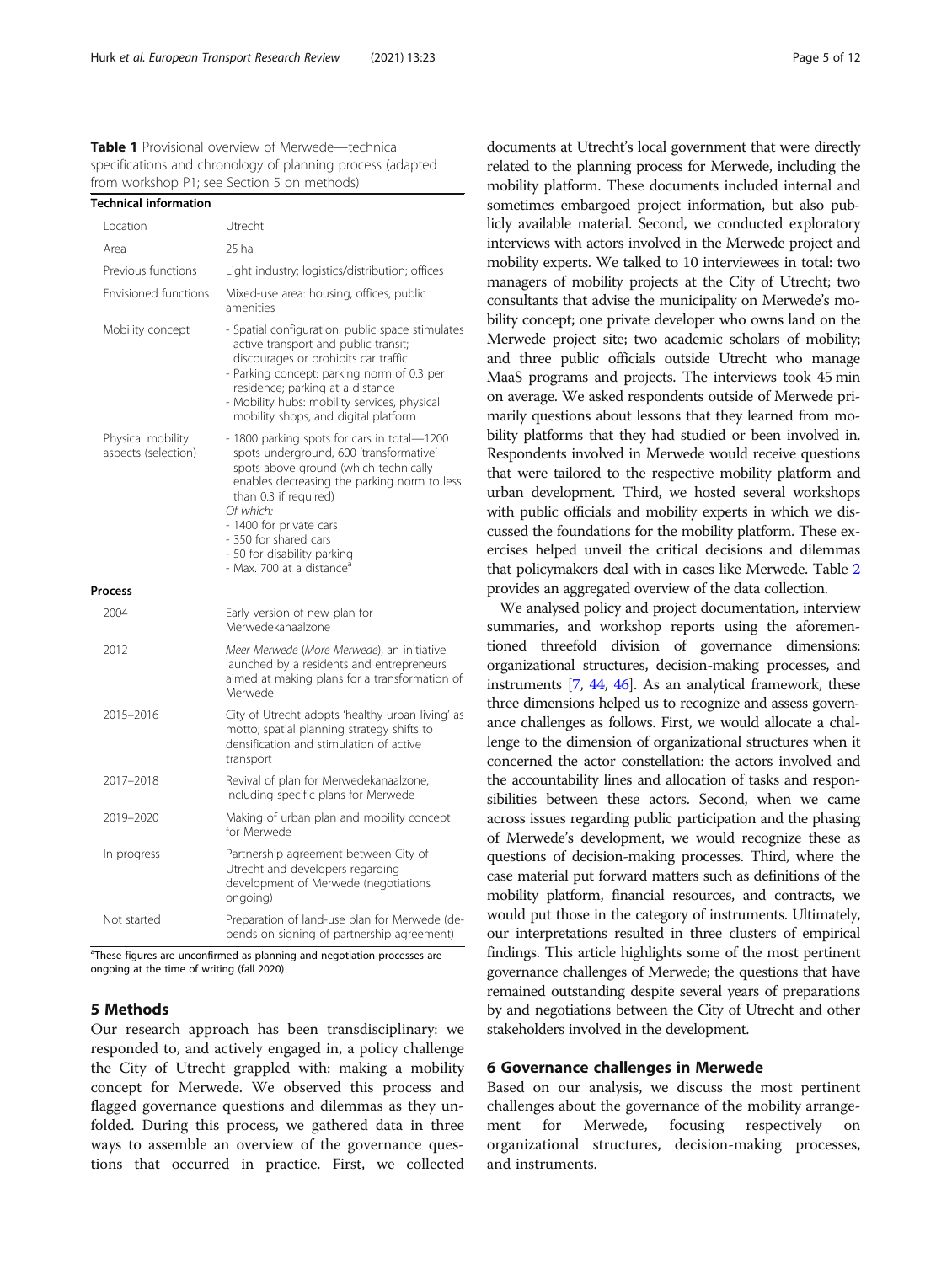<span id="page-5-0"></span>

| Table 2 Aggregated overview of data collected and analysed for this study |  |  |  |
|---------------------------------------------------------------------------|--|--|--|
|                                                                           |  |  |  |

| $\blacksquare$ , representative contracted the conduction of the state $\eta$                                                           |                          |
|-----------------------------------------------------------------------------------------------------------------------------------------|--------------------------|
| <b>Documents</b>                                                                                                                        | <b>Number</b>            |
| Policy documents (Utrecht's policies for mobility and planning, 2004–2020)                                                              | $Q^a$                    |
| Project documentation (environmental assessment, mobility concept, urban plan, and market consultation)                                 | 8 <sup>a</sup>           |
| Interview respondents                                                                                                                   |                          |
| Stakeholders involved in Merwede (two mobility project managers at City of Utrecht, two mobility consultants, one private<br>developer) | 5 (respondents S1-<br>5) |
| Mobility experts (two mobility scholars, three mobility program or project managers at other governments)                               | 5 (respondents M1-<br>5) |
| Workshops                                                                                                                               |                          |
| Partner meetings (with City of Utrecht and/or Rathenau Instituut)                                                                       | 3 (workshops P1-3)       |
| Expert meetings (with academic scholars)                                                                                                | 4 (workshops E1-4)       |
| Feedback sessions (external presentations followed by Q&A and discussions)                                                              | 3 (workshops F1-3)       |

<sup>a</sup>These numbers refer to key public documents; they do not include project briefings to city council, appendices to official documents, or other supporting documentation

#### 6.1 Organizational structures

Our analysis of Merwede's mobility concept from the perspective of organizational structures laid bare ambiguities and risks related to ownership and responsibility, both during the development phase and the operational phase.

#### 6.1.1 Developing the mobility concept: different perspectives

A key point of contention has been the two-sided position of the City of Utrecht relative to the entire constellation of actors. First, in its position as a landowner, the City of Utrecht has been part of the Collective of Owners, a group of actors (seven in total) who possess land on the project site. Next to the City of Utrecht, this group includes six developers and investors, and it has reserved an amount of 7 million euros for the mobility concept for Merwede: to develop and implement it, and to cover any start-up losses for a platform and service operator. The municipality owns 35% of the land in the project area. It is likely that at some point it will sell this land to generate revenue. Here, it acts as a private agent in the project. Second, as a public actor, it is in charge of making land-use plans and providing planning permissions. In this public role, the municipality pursues to defend and promote public values rather than play an entrepreneurial role (cf. [[8\]](#page-10-0)). As a result, the City of Utrecht is both a developer and a regulator in Merwede, and this peculiar position generates debate about whose side it is on. On the one hand, it is in the interest of the municipality to make a success of the digital mobility platform, to make it serve public values and render mobility accessible to as many users as possible, which can be done by setting standards and rules for development. On the other hand, in its role as a landowner in Merwede and financial contributor to the mobility concept, a bold, expensive, and risky mobility scheme might threaten the proceeds from the land sales.

The public ambitions of the City of Utrecht, which are to downplay the role of the car in Merwede, demand risk-taking on the part of the landowners (including the City of Utrecht as a private agent). This has complicated the development of Merwede. For instance, the planned number of parking spots for shared cars versus privately owned cars has become an issue. While the plan has been to allocate approximately 350 parking spots to shared cars and increase this number over time, landowners have been cautious about this proposed composition of the parking facility. They have worried that the marketability of homes without parking space is limited (Respondent S1). As a private agent, the City of Utrecht will eventually try to sell land for development. Therefore, it has had an interest in mitigating risk and downplaying the boldness of the mobility concept, rendering it feasible for developers to proceed with the plans. Here, its private ambitions oppose its public ambitions. We observed similar tensions regarding the number of parking spots to be built underground; these are costly operations that suit the public ambitions of the local government, yet hamper financial feasibility for landowners.

#### 6.1.2 Mobility operations: new roles and responsibilities

Table [3](#page-6-0) provides an overview of the actors involved in Merwede. It lists the City of Utrecht and the Collective of Owners, who are the key players in the development phase. The number of (potential) actors involved will increase during the operational phase of Merwede's mobility concept. The Collective of Owners has made clear that it prefers to run a tender for parts of the operation of the mobility concept [\[22](#page-10-0)]. Challenges of ownership and responsibility regarding mobility extend into the operation of the neighbourhood, the mobility hubs, and the digital platform. This is a direct consequence of the ambition to integrate a mobility arrangement *into* a new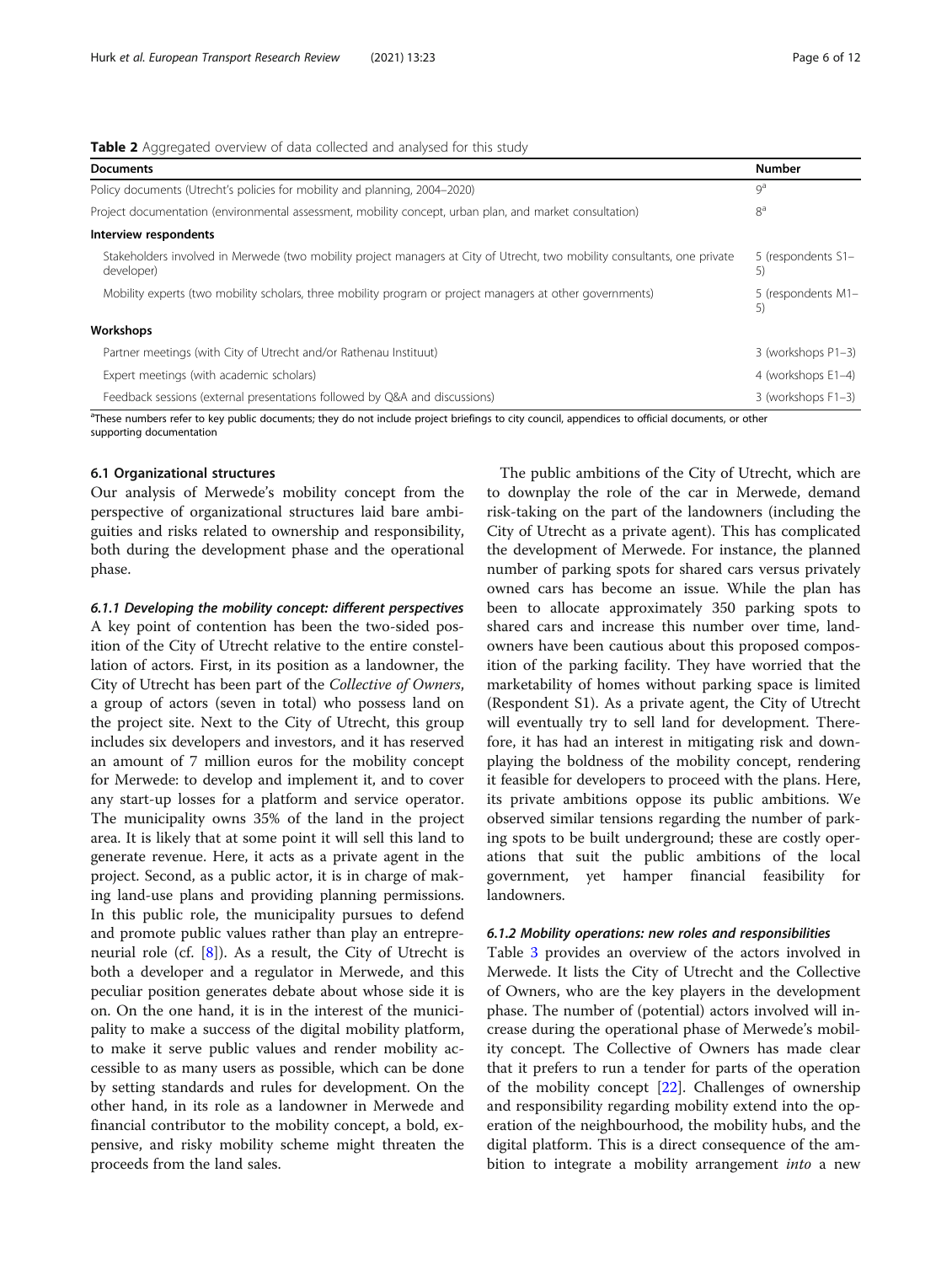<span id="page-6-0"></span>

| Actors                                                                                                        | Phase(s) of<br>involvement                 | <b>Responsibilities</b>                                                                                                                                                                                                                                                                                                                                                                                                                  |
|---------------------------------------------------------------------------------------------------------------|--------------------------------------------|------------------------------------------------------------------------------------------------------------------------------------------------------------------------------------------------------------------------------------------------------------------------------------------------------------------------------------------------------------------------------------------------------------------------------------------|
| Landowners, united in a Collective of Owners (six<br>developers and the City of Utrecht (as a private agent)) | Development phase<br>and operational phase | - Developing physical elements of mobility concept (e.g. parking<br>spots, mobility shops) and public space (e.g. bicycle bridges)<br>- Selling physical elements of mobility concept (when completed<br>and operational)                                                                                                                                                                                                                |
| City of Utrecht (as a public agent)                                                                           | Development phase<br>and operational phase | - Implementing mobility policies that support mobility concept<br>(e.g. parking policy, bicycle policy, Park & Ride)<br>- Aligning mobility policies and contracts with other governments<br>- Investing in public infrastructure                                                                                                                                                                                                        |
| Mobility enterprise (including mobility director)                                                             | Operational phase                          | - Safeguarding, operating and further developing mobility concept<br>(e.g. quality management, traffic control)<br>- Owning or renting parking spots, renting mobility shop<br>- Monitoring and tweaking progress and use of mobility concept<br>- Managing contract(s) with service operator(s)<br>- Coordination partnership between parties involved (e.g.<br>landowners, City of Utrecht, real estate owners) for mobility<br>issues |
| Mobility service operator(s)                                                                                  | Operational phase                          | - Recruiting and coordinating transport provider(s)<br>- Providing memberships/subscriptions and collecting service fees<br>- Operating digital platform<br>- Operating mobility shop (customer service)<br>- Overseeing further development of services                                                                                                                                                                                 |
| Transport provider(s)                                                                                         | Operational phase                          | - Providing mobility service(s)                                                                                                                                                                                                                                                                                                                                                                                                          |
| User(s)                                                                                                       | Operational phase                          | - Using mobility service(s)                                                                                                                                                                                                                                                                                                                                                                                                              |
| Parking operator(s)                                                                                           | Operational phase                          | - Operating parking garages (e.g. reservation system, regulation of<br>access)                                                                                                                                                                                                                                                                                                                                                           |

neighbourhood, and it implies the engagement of new institutions.

Project documentation and interview respondents indicated that a mobility enterprise will be established. The mobility enterprise is said to become the central actor in governing Merwede's mobility concept [[22\]](#page-10-0). The City of Utrecht and the Collective of Owners intend to set up this new organization as a public-private partnership, where "[t]he current [land]owners will finance the start of the mobility enterprise during the development phase. The parties concerned will secure the maintenance of the mobility enterprise during the utilization phase" [\[22](#page-10-0)]. As a first key role, a *mobility director* will be the head of the enterprise and be responsible for the day-to-day operations and continuous development of the mobility concept, as well as the safeguarding of public values. "The director has to be independent and will be monitored by a steering committee in the public-private partnership," said respondent S1. Two other foreseen key roles are an operator of (shared) mobility services, i.e. who provides a digital platform and "the wheels" (either directly or using a subcontract), and an operator of parking garages who is prepared to depart from traditional business models and talk about 'mobility space' rather than 'parking space'.

While the above observations indicate a shared sense of direction among the actors involved in the development of Merwede, a recent market study on the

opportunities for tendering parts of the operation of the mobility concept [\[21](#page-10-0)] revealed that questions remain as to what entails the work of these prospective concessionaires. For instance, whereas some respondents addressed that many tasks could be fulfilled by the same actor, others preferred a strict separation of responsibilities between different concessionaires, and yet others addressed the opportunity to generate competition and avoid vendor lock-in by having multiple service providers offer similar services within the neighbourhood. Also, some market actors expected a public entity to become the mobility director (as a "market manager"), while others defined the director as a "commerciallydriven platform provider" ([[21\]](#page-10-0), p. 7).

#### 6.2 Decision-making processes

The case of Merwede reveals at least two governance challenges regarding decision-making processes. First, the staging of public participation for developing and operating the mobility concept; second, the tensions that arise from dealing with different, sometimes competing planning and investment horizons.

#### 6.2.1 Public participation process

Interview respondents admitted having doubts about involving other stakeholders than landowners and developers in the making of Merwede's mobility arrangement. The most peculiar questions here are how to define 'the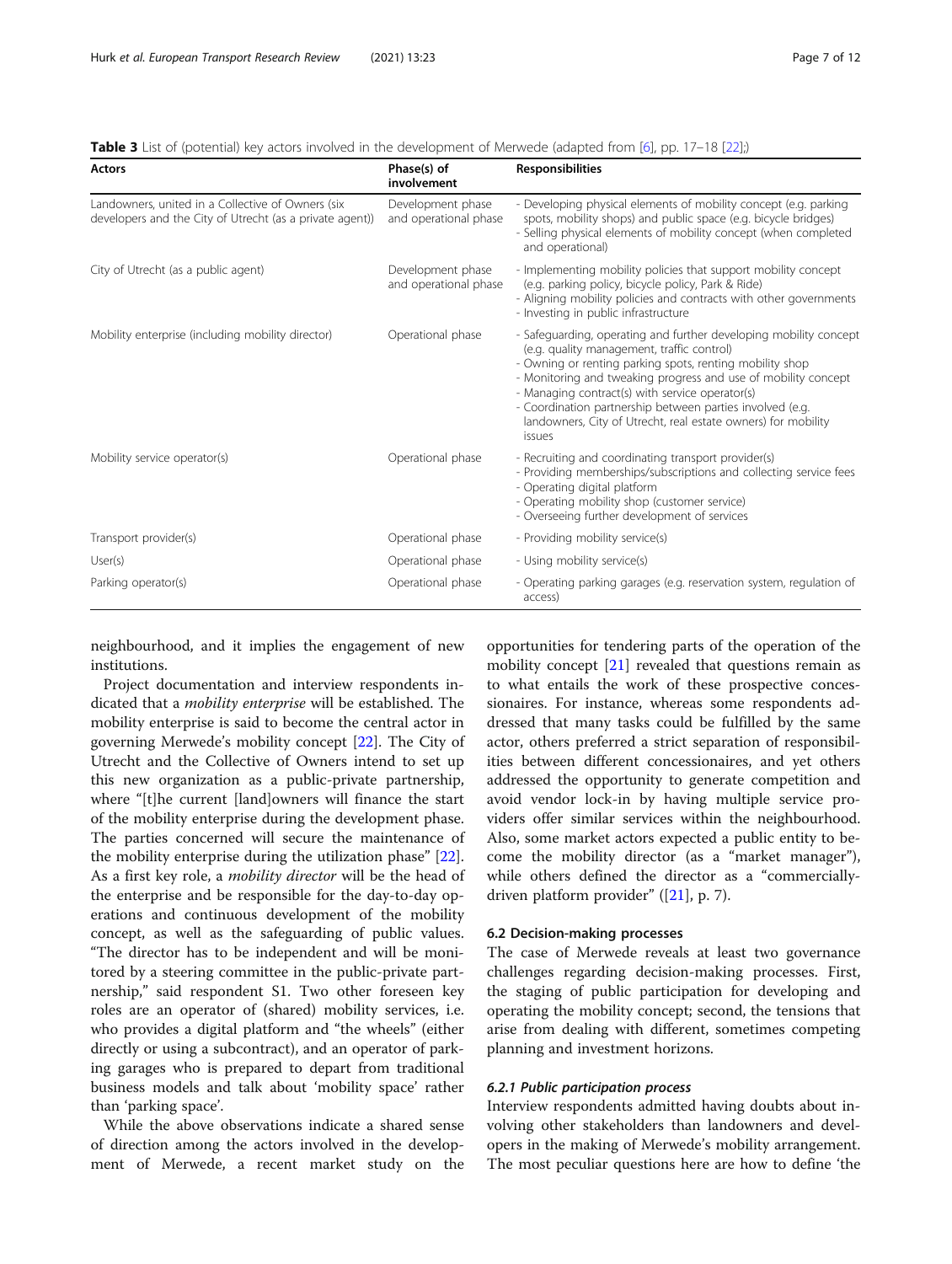public' and how to build a sense of ownership regarding the mobility concept among future users, including future residents of the neighbourhood. "The role and influence of residents are important to the aldermen who are involved in this project", said respondent S1. According to him, the aldermen are in favour of reaching out to potential residents of Merwede, approximately 75 people who have already shown interest in living in the new neighbourhood. However, respondent S1 also stressed how time and energy-consuming such an operation would be, and that success would not be guaranteed. Respondent S4 backed this statement and added that it would be difficult to arrange a highly inclusive process, also given the unwillingness of some landowners to open up the process to future residents.

Earlier accounts of public participation in the operation of the mobility concept emphasized that users will not have a direct vote in the proposed mobility enterprise; the shareholders of the public-private partnership will make decisions on behalf of residents and businesses in the area [\[6](#page-10-0)]. More recently, market actors confirmed the importance of user involvement, yet acknowledged the risk of qualifying users as shareholders of the mobility concept, its development, and its operations ([[21\]](#page-10-0), pp. 17–18). The shareholders of the Collective of Owners concur that the mobility platform is to anticipate and respond to changing user preferences and needs, and that therefore service operators must know and understand the user. However, direct participation of (potential) users has hitherto been out of the question. Instead, the Collective has been using assumptions for user behaviour. In a 2018 advisory report, Boshouwers et al. (pp. 14–15) made a segmentation of user groups: "young digitals", "child and career", "good city life", "elite top class", and "social tenants". Each group was assigned a set of propositions regarding mobility preferences and behaviour. Based on this segmentation, it has been proposed that market-rate apartments come with a higher proportion of rentable parking spots for private cars than social housing apartments. However, such a strategy would have significant implications for inclusivity (respondent S1). It has remained unclear how questions of user involvement will be resolved, especially when bearing in mind the diversity of the future community.

Unlike public participation in the making of Merwede's mobility concept, public participation for the bigger picture, i.e. the development of the neighbourhood as a whole, has taken off. This process has been characterized by a series of participation events, mainly at night and with an informative function—'public consultation evenings' [[20](#page-10-0)]. Publicly available reports on these events indicate that participants, who often lived in neighbouring areas, were mainly concerned about the potential effects of Merwede on their communities. For instance, residents of Transwijk have been cautious about Merwede's low parking norm: they fear an influx of automobiles in their neighbourhood, which currently offers plenty of free parking space. Furthermore, residents of Rivierenwijk and houseboat owners (both located east of Merwede) have expressed concerns about plans to build bicycle bridges across the Merwedekanaal. As such the discussion in public has focused on negative externalities and the concerns of residents of adjacent neighbourhoods.

#### 6.2.2 Planning and investment horizons

Internal discussions about Merwede's mobility concept unveiled tensions between landowners. The challenge becomes visible in discussions about the phasing of the project, which demonstrate different planning horizons of developers with different backgrounds and motivations. Early versions of the urban plan for Merwede were made with a differently constellated Collective of Owners than the most recent version. For instance, between the first and latest versions, an investment firm which owned a significant piece of land on the project site sold its lot – including the real estate – to an American real estate investor. The latter paid a rather high amount to achieve a position in the area, as land prices had gone up due to the imminent plans for Merwede. This American investor paid over 46 million euros in July 2018 where the previous owner had purchased the land and real estate for 31.75 million euro in September 2017 [[29\]](#page-10-0). As a result, the late-coming investor had to develop a portfolio based on a different business case than the others: it has less time, yet needs to achieve a higher return on investment to turn its expensive land transaction into a profitable endeavour. The diversity of perspectives within the Collective of Owners has thus increased, and so has the complexity of the challenge of developing the mobility concept.

Many respondents admitted that the question of bringing together different planning horizons and business cases remains to be resolved. The key trick for the mobility concept to become successful is that all parties involved in the Collective of Owners financially contribute to its development and operation. However, as some developers have been applying longer time horizons than others, it has become difficult to make decisions about how, why, and when those who have skin in the game come in or leave the project site, and what they bring in and take out resource-wise. The financial viability of the mobility concept benefits from long-term financial commitments, yet here "there is bound to be adversity between the business cases of different developers," said respondent S1.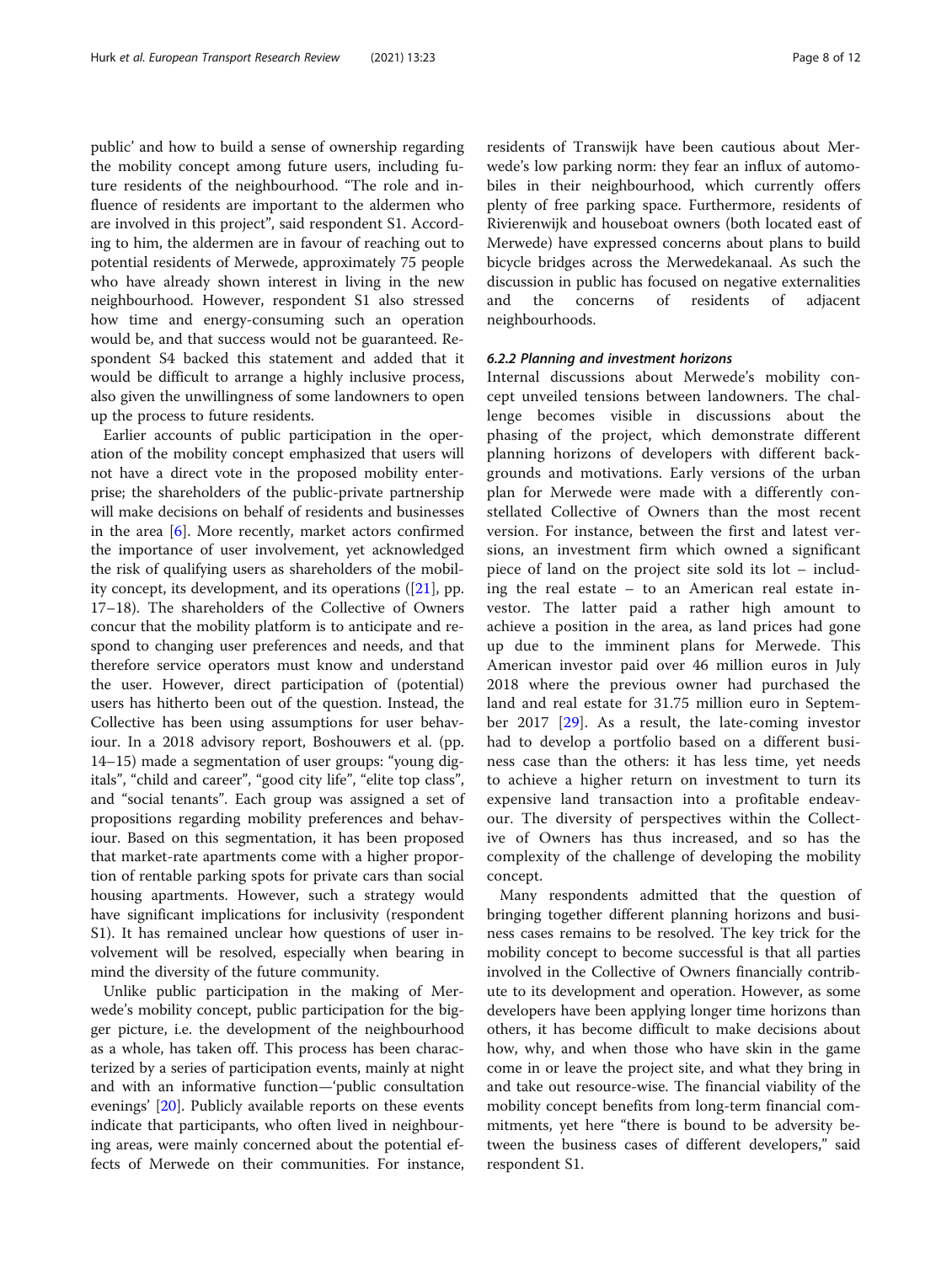#### 6.3 Instruments

In terms of instruments to be used in the governance of Merwede's mobility concept, respondents mainly referred to the digital platform and how it will evolve. We observed ambiguity about what this platform should comprehend, and uncertainty about how the concept and the platform will unfold over time, which raises contractual challenges.

#### 6.3.1 "The platform" defined

Where mobility arrangements for new neighbourhoods come with digital solutions, market logic is likely to become a key governance mechanism: public actors are required to contract private partners to deliver and operate a platform. It then becomes crucial to clearly define what a mobility platform should entail, what the scope of a platform is, what it should do, and when it is considered a success. Yet in many publicly available documents on the plans for Merwede, information about the platform has either been vague or absent. Respondent S5 confirmed this and commented that clarity will be given once the City of Utrecht and the Collective of Owners have defined a clear assignment to be published as a tender.

Our analysis indicated a variety of definitions of "the platform" for Merwede. On the one hand, through workshops and interviews, we came across notions that the mobility concept should be of use for commuting and any other daily urban activities and facilities (e.g. grocery shopping, day-care centres, distribution of goods, service transport) and that the platform could serve all these purposes and more. It could reach far beyond mobility by including questions of waste and energy (cf. [[6\]](#page-10-0), pp. 18–19). In other sessions and among other respondents we observed a preference for a less comprehensive platform, focusing solely on mobility. For instance, respondent S1 considered the platform a personal travel assistant that offers full-fledged mobility advice, with seamless integration of different transport modes; "No more messing around." All respondents agreed to incorporate shared mobility and public transportation in the platform; some preferred to also incorporate parking operations. In any case, it was to be avoided that users have to use different applications to use different transport modes.

As diverse as the perspectives on the scope of Merwede's platform were the viewpoints on its business model. Respondents addressed a series of outstanding questions. Examples include: how to set user tariffs and how to tweak these between different times of the day?; is the platform operator to be rewarded when shared cars are always available, or when people rent cars as little as possible—i.e. when travel behaviour has become more sustainable?; how to make money from mobility in a neighbourhood where active, free transport—cycling, walking—is prioritized? One of the original plans was to request owner-occupiers and tenants to pay an annual fee of 1 euro per square metre of floor space to fund the services offered by a mobility director, which would amount to 700.000 euro annually (respondent S1). However, landowners involved in the Collective of Owners have been worried about the complexity of this payment structure, and for housing associations it will legally be difficult to make such requests to tenants, especially in the case of low-income households.

#### 6.3.2 Concept and platform over time

For Merwede's mobility concept to become a (financial) success and truly become a part of the communities and lives of residents, mobility providers and users have to be involved for the long haul. A profitable business case is not to be expected in the early years of operation, which will be signified by experimentation and learning regarding the workings of a mobility concept at this scale  $([21]$  $([21]$ , pp. 20–21). Furthermore, both in the short and long term, the concept has to be robust: if a crisis hits, market conditions change, travel patterns shift, or any other perturbation occurs, the mobility concept should be flexible enough to continue delivering mobility solutions to travellers. Alternatively, it should be resilient enough to find other ways of generating cash flow and remain in operation. Our document analysis indicated that the mobility concept will likely have a dynamic character. The proposed mobility enterprise and platform are expected to grow in size and evolve gradually, depending on the progress made with the development of the new neighbourhood. Also, ownership of the mobility enterprise will shift over time: once the neighbourhood is complete, it will no longer be the current landowners who are in charge of the enterprise, but real estate owners and the City of Utrecht in its public-law role [[6](#page-10-0)].

Ironically, even though flexibility and resilience harness long-term operability, they do not naturally go hand in hand with the certainty and comfort that may be aspired by concessionaires for mobility services or other actors involved in Merwede. Regarding the institutional structure of the mobility enterprise, respondent S1 commented that it will change over time as developers will sell real estate to investors: "Then, the outstanding question is: how can we make arrangements *now* that can endure these institutional changes, and that can be changed if required?" Similar questions remain to be resolved regarding the service level offered by providers over time, as the neighbourhood becomes more complete. For instance, in an early development stage, several hundreds of people will be living in Merwede. At this stage, it would make sense to make available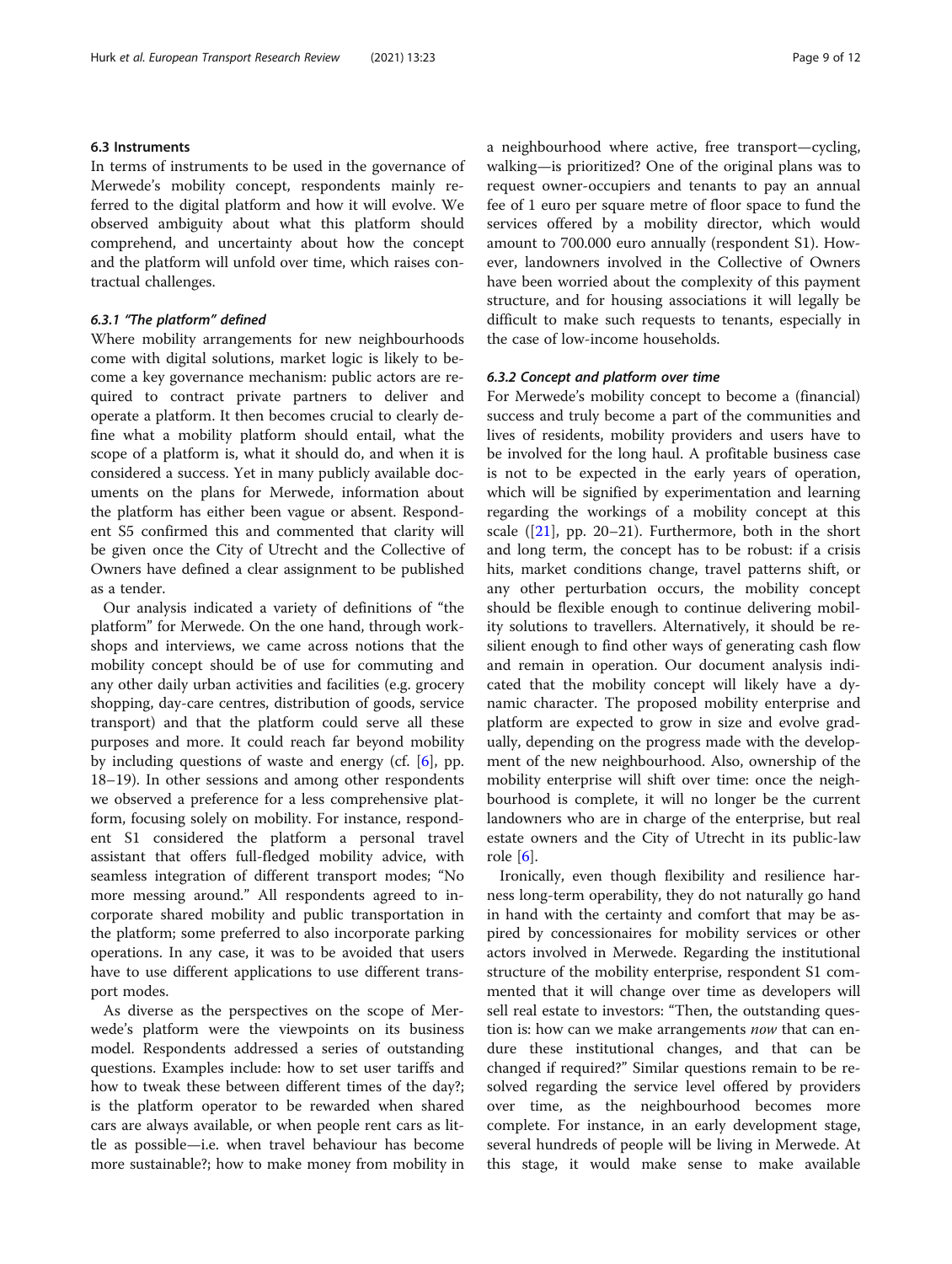approximately 10 shared cars. However, as essential parts of the mobility concept, the mobility shop and the mobility platform will have to be fully operational from day one [\[6](#page-10-0)]. The City of Utrecht and the Collective of Owners have been negotiating about how to deal with these complex and continuously changing variables. Respondent S2 proposed to establish a dynamic set of requirements for the procurement of the mobility platform: to aim for flexible, open 'development contracts' rather than rigid 'performance contracts'.

Not only future contracts require significant changes over time; existing contracts are particularly prone to change, and not without consequences. Signed and operating concession agreements for regional public transit provide an example. While the government of the Province of Utrecht has tendered a concession to a transit operator for 10 years (2013–2023), the arrangements made are bound to be affected by Merwede's mobility concept: the City of Utrecht will seek to adjust bus routes and improve connections between transport modes. However, changing operating contracts will come at a cost: contractual variations trigger a loss of income for either the concessionaire or the public-sector client.

#### 7 Conclusion and discussion

The Merwede project epitomizes a recent worldwide trend on the nexus of digital innovation, mobility, and city building, exhibiting a pioneering effort to integrate a mobility platform into the institutional and spatial context of a new neighbourhood. In this article we have studied governance challenges that arise in such a development. We came across several outstanding questions, and by discussing some of the most challenging ones we provided empirical insights that bear relevance to the practice of making and operating mobility platforms that are to be connected to new and existing neighbourhoods.

First, regarding organizational structures, we discussed the complex actor constellation and concomitant ownership and responsibility issues that we observed in the process. The analysis showed that the novelty of Merwede's mobility concept has come with questions about how to divide tasks during the development phase and which new roles and institutions to establish for the operating phase of the neighbourhood (cf. [\[50](#page-11-0)]). Also, our case shows how the interaction between developing MaaS and urban planning processes could play out. Merwede's mobility platform will be developed and operated in connection to its physical environment, as both the municipality and all other landowners in the area are involved in the making of that platform (cf. [\[39](#page-10-0)]). However, an important caveat is in place here: many of the actual decisions about the mobility platform still have to be made.

Second, the public participation process for Merwede as a whole proved conventional, focusing mainly on the concerns of citizens living in the adjacent neighbourhoods that will be directly affected. Public participation on the mobility concept has been non-existent. In that sense the case of Merwede has not (yet) addressed the issue raised by Frenken and Schor [\[33](#page-10-0)] that digital innovations are often implemented without deep debates upfront. Furthermore, internal discussions in the project have revolved around the different perspectives on the business case(s) of the development of the neighbourhood in combination with the viability of the mobility concept, and not so much about setting up and operating an elaborate public participation process with (future) residents. Without there being a deal between the landowners, a new mobility concept is likely to fail. Therefore, it has hitherto been a priority for the actors involved to focus on the viability and feasibility of the plans rather than on public participation.

Third, we addressed the key instrument of Merwede's mobility concept: the mobility platform. We presented various views on the definition, scope, and success factors of the platform to illustrate that there has not been an unambiguous understanding of what it should be and do. A public procurement procedure is necessary before a platform provider and operator can be contracted, yet what is to be included in the concomitant contract remains a topic of discussion among the landowners on the project site. Also, we discussed how a current lack of clarity about the platform increases uncertainty about its future and that of other, related instruments, including both existing and prospective contracts and concessions related to mobility. All in all, this empirical study of Merwede indicates the vast complexity of an endeavour this unconventional.

To conclude this article, it is worthwhile to observe that there is now a widespread academic consensus about the value of having new conversations on digital technologies and how they pervade the urban fabric (see for instance  $[48]$ ). Yet, in our case of Merwede these conversations have hitherto been lacking. Other initiatives of platform urbanism and 'smart neighbourhoods' across the globe have met with stronger opposition—for instance the plans that Sidewalk Labs had for Quayside on the Toronto waterfront [\[43](#page-10-0), [47](#page-11-0)]. Such different experiences points to the need for future scholarship to systematically compare the different ways of staging debates about the conjunction between sustainable urban planning and the platformization of mobility services. We hope that with this in-depth elaboration of the case of Merwede we have contributed to this critical agenda for policy and research.

#### Acknowledgements

Not applicable.

#### Authors' contributions

PP developed the original idea for this research project and was the leading author of the research proposal for Het Algoritmisch Atelier. All authors were involved in collecting the data (documents, interviews, workshops) regarding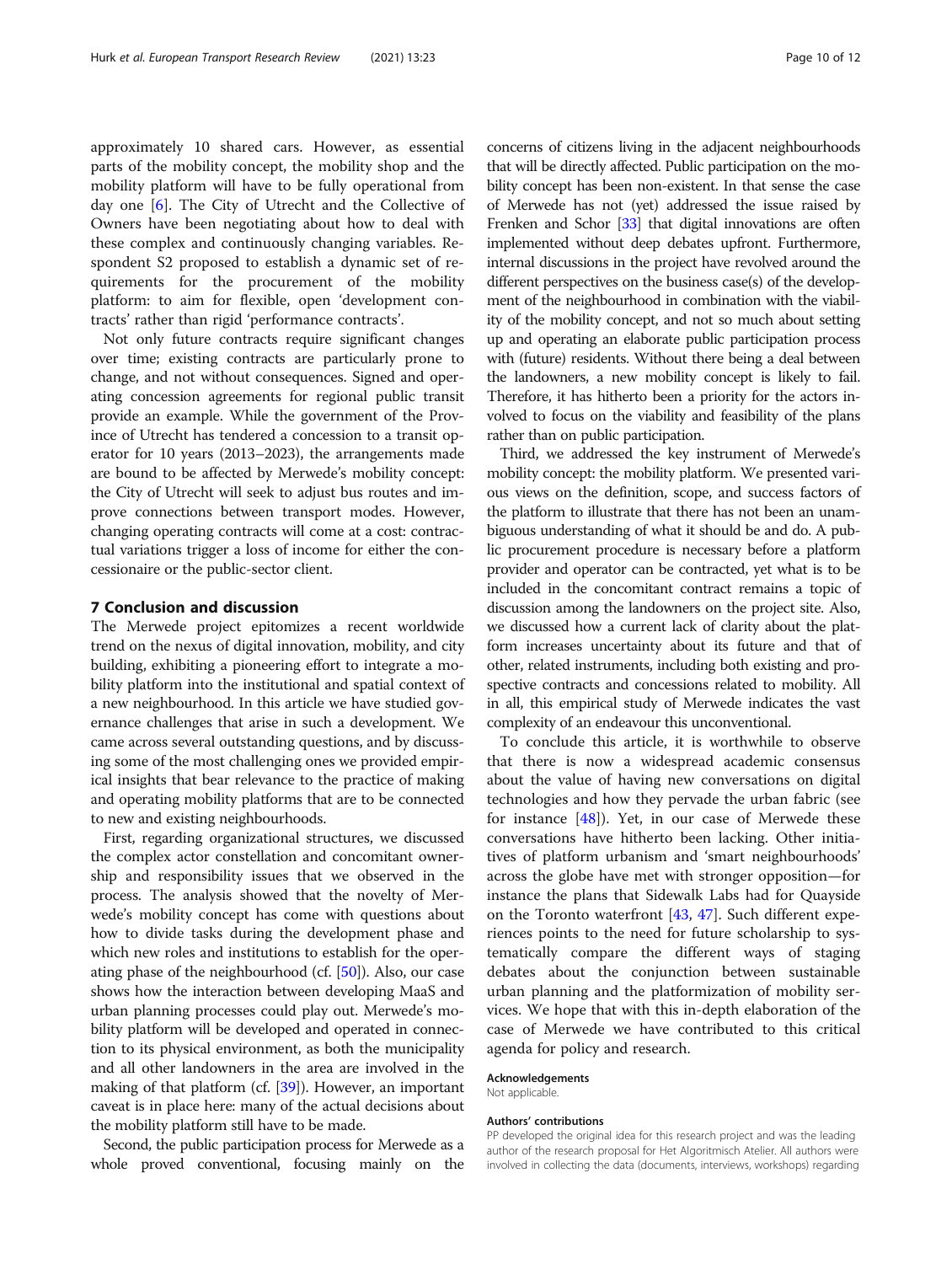<span id="page-10-0"></span>Merwede's mobility concept. MH analyzed and interpreted the data for this manuscript and was a major contributor in writing the manuscript. PP, and RR revised parts of the manuscript and delivered substantial amounts of feedback. All authors read and approved the final manuscript.

#### Funding

This work is part of the research program Smart Urban Regions of the Future (VerDuS SURF). The research project is titled Het Algoritmisch Atelier (The Algorithmic Studio) and is (partly) financed by the Dutch Research Council (NWO).

#### Availability of data and materials

The datasets generated and/or analyzed during the current study are not publicly available due to political and commercial confidentiality and sensitivity, but are available from the corresponding author on reasonable request and with permission of the City of Utrecht.

#### **Declarations**

#### Competing interests

The authors declare that they have no competing interests.

#### Author details

<sup>1</sup>Department of Human Geography and Spatial Planning, Utrecht University, Princetonlaan 8a, 3584, CB, Utrecht, The Netherlands. <sup>2</sup>Radboud Institute for Culture and History, Radboud University Nijmegen, Erasmusplein 1, 6525 HT Nijmegen, The Netherlands.

#### Received: 13 July 2020 Accepted: 12 March 2021 Published online: 23 March 2021

#### References

- 1. Arcadis (2017). PlanMER omgevingsvisie Merwedekanaalzone: deel A. Arcadis. 2. Barns, S. (2020). Platform Urbanism: Negotiating Platform Ecosystems in
- Connected Cities. Palgrave MacMillan.
- 3. Berghauser Pont, M., & Haupt, P. (2010). SPACEMATRIX: Space, Density and Urban Form. NAi.
- 4. Boarnet, M. G., & Crane, R. (2001). Travel by Design: The Influence of Urban Form on Travel. Oxford University Press.
- 5. Boffey, D. (2020). Forward-thinking Utrecht builds car-free district for 12,000 people. The Guardian, 15 March. Available at: [https://www.theguardian.](https://www.theguardian.com/world/2020/mar/15/forward-thinking-utrecht-builds-car-free-district-for-12000-people) [com/world/2020/mar/15/forward-thinking-utrecht-builds-car-free-district](https://www.theguardian.com/world/2020/mar/15/forward-thinking-utrecht-builds-car-free-district-for-12000-people)[for-12000-people](https://www.theguardian.com/world/2020/mar/15/forward-thinking-utrecht-builds-car-free-district-for-12000-people) (Accessed 11 June 2020).
- 6. Boshouwers, R., Kandel, H., Govers, B., & Van der Linde, L. (2018). Mobiliteitsconcept voor Merwede. Eindrapport. Goudappel Coffeng and Rebel.
- 7. Bouckaert, G., Peters, G., & Verhoest, K. (2010). The Coordination of Public Sector Organizations: Shifting Patterns of Public Management. Palgrave Macmillan.
- 8. Buitelaar, E. (2010). Window on the Netherlands. Cracks in the myth: challenges to land development policy in the Netherlands. Tijdschrift voor Economische en Sociale Geografie, 101(3), 349–356.
- 9. Churchman, A. (1999). Disentangling the concept of density. Journal of Planning Literature, 13(4), 389–411.
- 10. City of Utrecht (2004). Visie Merwedekanaalzone. City of Utrecht.
- 11. City of Utrecht (2013). Nota parkeernormen fiets en auto. City of Utrecht Available at: [https://www.utrecht.nl/fileadmin/uploads/documenten/wonen](https://www.utrecht.nl/fileadmin/uploads/documenten/wonen-en-leven/parkeren/NSP2013_Nota-Parkeernormen-Fietsen-Auto.pdf)[en-leven/parkeren/NSP2013\\_Nota-Parkeernormen-Fietsen-Auto.pdf](https://www.utrecht.nl/fileadmin/uploads/documenten/wonen-en-leven/parkeren/NSP2013_Nota-Parkeernormen-Fietsen-Auto.pdf) (Accessed 11 June 2020).
- 12. City of Utrecht (2015a). Bouwen aan een gezonde toekomst: een uitnodiging aan de stad. Volksgezondheidsbeleid 2015–2018. City of Utrecht.
- 13. City of Utrecht (2015b). Utrecht aantrekkelijk en bereikbaar: Actieplan Utrecht Fietst! 2015–2020. City of Utrecht.
- 14. City of Utrecht (2015c). Utrecht aantrekkelijk en bereikbaar: Zuid Zuidwest. Gebiedsagenda. City of Utrecht.
- 15. City of Utrecht (2016a). Gemeentelijk verkeers- en vervoerplan. City of Utrecht.
- 16. City of Utrecht (2016b). Slimme routes, slim regelen, slim bestemmen. Mobiliteitsplan Utrecht 2025. City of Utrecht.
- 17. City of Utrecht (2016c). Utrecht kiest voor gezonde groei. Ruimtelijke strategie Utrecht 2016. City of Utrecht.
- 18. City of Utrecht (2018a). Merwede, deelgebied 5: overzicht grondeigenaren. Available at: [https://www.utrecht.nl/fileadmin/uploads/documenten/wonen-](https://www.utrecht.nl/fileadmin/uploads/documenten/wonen-en-leven/bouwen/bouwprojecten/merwedekanaalzone/2018-03-Merwede-deelgebied-5-overzicht-grondeigenaren.pdf)

[en-leven/bouwen/bouwprojecten/merwedekanaalzone/2018-03-Merwede](https://www.utrecht.nl/fileadmin/uploads/documenten/wonen-en-leven/bouwen/bouwprojecten/merwedekanaalzone/2018-03-Merwede-deelgebied-5-overzicht-grondeigenaren.pdf)[deelgebied-5-overzicht-grondeigenaren.pdf](https://www.utrecht.nl/fileadmin/uploads/documenten/wonen-en-leven/bouwen/bouwprojecten/merwedekanaalzone/2018-03-Merwede-deelgebied-5-overzicht-grondeigenaren.pdf) (Accessed 11 June 2020).

- 19. City of Utrecht (2018b). Omgevingsvisie Merwedekanaalzone. Deel 1: ruimtelijke agenda voor de toekomst van de Merwedekanaalzone. City of Utrecht.
- 20. City of Utrecht (2019). Omgevingsvisie Merwedekanaalzone. Deel 2: uitwerking van de ruimtelijke agenda. City of Utrecht.
- 21. City of Utrecht (2020a). Marktverkenning: mobiliteitsdiensten en parkeren Merwede. Verslag. City of Utrecht.
- 22. City of Utrecht (2020b). Marktverkenning: mobiliteitsdiensten en parkeren in gebiedsontwikkeling Merwede. Vooraankondiging. Available at: [https://](https://www.tenderned.nl/tenderned-tap/aankondigingen/186561;section=3) [www.tenderned.nl/tenderned-tap/aankondigingen/186561;section=3](https://www.tenderned.nl/tenderned-tap/aankondigingen/186561;section=3) (Accessed 12 June 2020).
- 23. Davis, D. E. (2018). Governmental capacity and the smart mobility transition. In G. Marsden, & L. Reardon (Eds.), Governance of the Smart Mobility Transition, (pp. 105–122). Emerald Publishing.
- 24. Docherty, I. (2018). New governance challenges in the era of 'smart' mobility. In G. Marsden, & L. Reardon (Eds.), Governance of the Smart Mobility Transition, (pp. 19–32). Emerald Publishing.
- 25. Docherty, I., Marsden, G., & Anable, J. (2018). The governance of smart mobility. Transportation Research Part A: Policy and Practice, 115, 114–125.
- 26. Eigenarencollectief Merwede (2017). Schetsontwerp stedenbouwkundig plan Merwede. Eigenarencollectief Merwede.
- 27. Eigenarencollectief Merwede (2019). Beeldkwaliteitsplan Merwede. Eigenarencollectief Merwede.
- 28. Eigenarencollectief Merwede (2020). Voorlopig ontwerp stedenbouwkundig plan Merwede. Eigenarencollectief Merwede.
- 29. Engelman, L. (2019). Merwedekanaalzone (2) Op het verkeerde been. Nieuws030, 22 January. Available at: [https://www.nieuws030.nl/achtergrond/](https://www.nieuws030.nl/achtergrond/merwedekanaalzone-2-op-het-verkeerde-been/) [merwedekanaalzone-2-op-het-verkeerde-been/](https://www.nieuws030.nl/achtergrond/merwedekanaalzone-2-op-het-verkeerde-been/) (Accessed 10 Dec 2020).
- 30. Ewing, R., & Cervero, R. (2001). Travel and the built environment: a synthesis. Transportation Research Record, 1780(1), 87–114.
- 31. Flyvbjerg, B. (2006). Five misunderstandings about case-study research. Political Inquiry, 12(2), 219–245.
- 32. Frenken, K., & Pelzer, P. (2019). Reverse technology assessment in the age of the platform economy. Built Environment, 46(1), 22–27.
- 33. Frenken, K., & Schor, J. (2017). Putting the sharing economy into perspective. Environmental Innovation and Societal Transitions, 23, 3–10.
- 34. Hajer, M., Pelzer, P., Van den Hurk, M., Ten Dam, C., & Buitelaar, E. (2020). Neighbourhoods for the Future: A Plea for a Social and Ecological Urbanism. Trancity×Valiz.
- 35. IRP (2018). The Weight of Cities: Resource Requirements of Future Urbanization. International Resource Panel, United Nations Environment Programme.
- 36. Kwantes, C., Van der Linde, L., Brands, T., & Terlouw, D. (2019). Mobiliteit Merwedekanaalzone. Goudappel Coffeng.
- 37. Lehmann, S. (2019). Urban Regeneration: A Manifesto for Transforming UK Cities in the Age of Climate Change. Palgrave Macmillan.
- 38. Meijer, A. (2018). Datapolis: a public governance perspective on "smart cities". Perspectives on Public Management and Governance, 1(3), 195–206.
- 39. Pangbourne, K., Mladenović, M. N., Stead, D., & Milakis, D. (2020). Questioning Mobility as a Service: Unanticipated societal and governance implications. Transportation Research Part A: Policy and Practice, 131, 35–49.
- 40. Pelzer, P., Frenken, K., & Boon, W. (2019). Institutional entrepreneurship in the platform economy: How Uber tried (and failed) to change the Dutch taxi law. Environmental Innovation and Societal Transitions, 33, 1–12.
- 41. Poell, T., Nieborg, D., & van Dijck, J. (2019). Platformisation. Internet Policy Review, 8(4), 1–13.
- 42. Reid, C. (2020). 12,000 residents, zero cars: Utrecht's new city district to prioritize pedestrians and cyclists. Forbes 6 February. Available at: [https://](https://www.forbes.com/sites/carltonreid/2020/02/06/12000-residents-zero-cars-utrechts-new-city-district-to-prioritize-pedestrians-and-cyclists/#3c58ff734334) [www.forbes.com/sites/carltonreid/2020/02/06/12000-residents-zero-cars](https://www.forbes.com/sites/carltonreid/2020/02/06/12000-residents-zero-cars-utrechts-new-city-district-to-prioritize-pedestrians-and-cyclists/#3c58ff734334)[utrechts-new-city-district-to-prioritize-pedestrians-and-cyclists/#3c58ff734334](https://www.forbes.com/sites/carltonreid/2020/02/06/12000-residents-zero-cars-utrechts-new-city-district-to-prioritize-pedestrians-and-cyclists/#3c58ff734334) (Accessed 25 June 2020).
- 43. Saxe, S., & Siemiatycki, M. (2019). How Toronto reined in big tech. The New York Times 1 November. Available at: [https://www.nytimes.com/2019/11/01/](https://www.nytimes.com/2019/11/01/opinion/how-toronto-reined-in-big-tech.html) [opinion/how-toronto-reined-in-big-tech.html](https://www.nytimes.com/2019/11/01/opinion/how-toronto-reined-in-big-tech.html) (Accessed 10 Dec 2020).
- 44. Scharpf, F. W. (1997). Games Real Actors Play: Actor-centered Institutionalism in Policy Research. Westview Press.
- 45. Stehlin, J., Hodson, M., & McMeekin, A. (2020). Platform mobilities and the production of urban space: Toward a typology of platformization trajectories. Environment and Planning A: Economy and Space, 52(7), 1250– 1268.